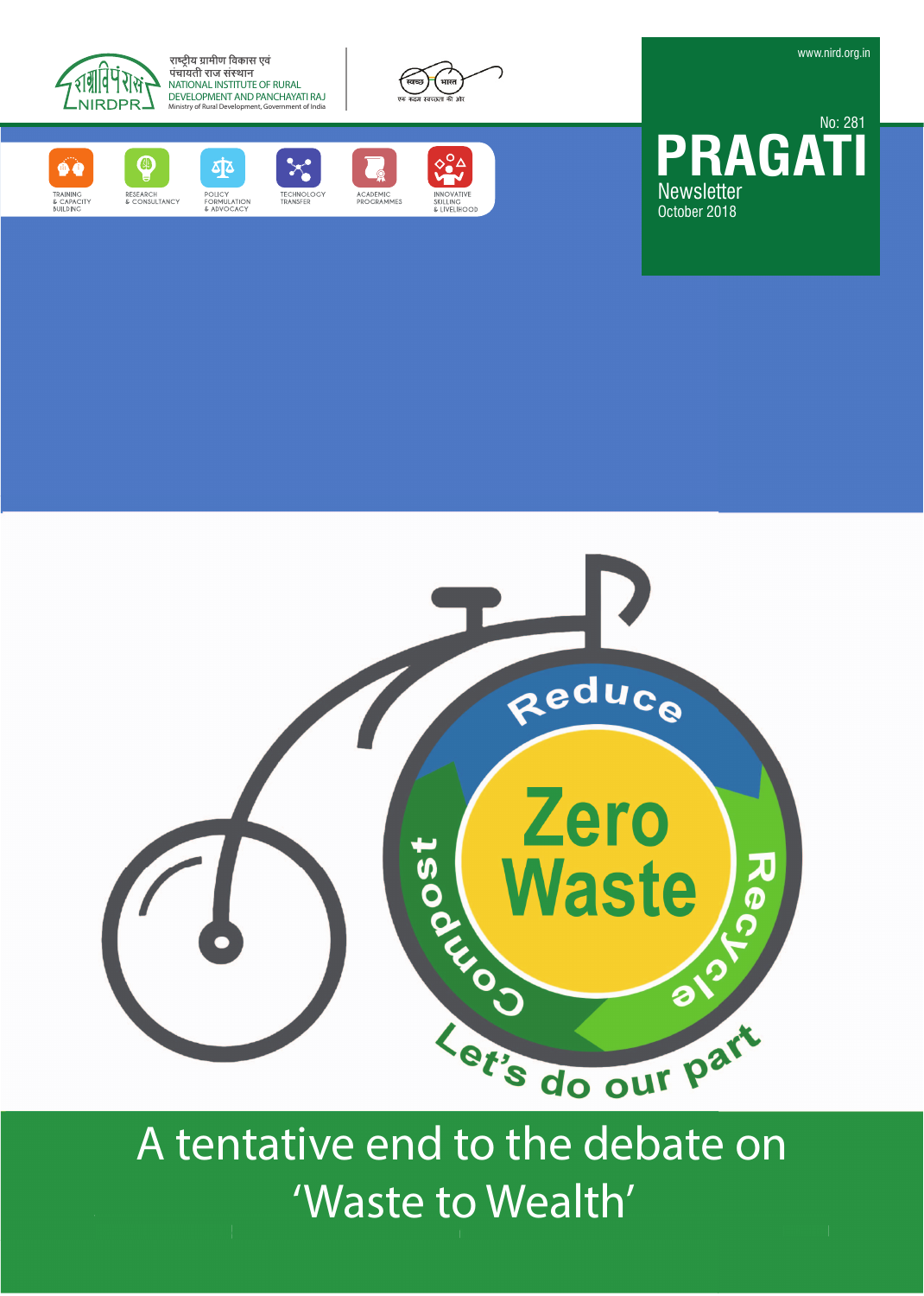

A tentative end to the debate on 'Waste to Wealth'

## **CONTENTS**

### 7

Improving quality of education in public schools through Little Leaders - Little Teachers concept : A model by Vandemataram Foundation

#### 12

Strengthening decentralised democracy - Interview with Prof. M.A. Oommen, Honorary Fellow, Centre for Development Studies, Trivandrum

### 13

Prof. Umesh Arya delivers lecture on neuro-linguistic programming

# 15

Regional ToT programme on Strategies for E-Governance for Better Service Delivery

## 16

Exposure-cum-training visit by delegation from the Northern Provincial Council, Sri Lanka

## 18

NIRDPR to introduce a diploma programme on Panchayati Raj Governance and Rural Development

### 19

Dr. P. R. Ghanate delivers lecture on Shri Munshi Premchand's novel 'Godaan'

#### 17

Off-campus training programme on ICT Applications for Implementation of Rural Development Programmes

19 NIRDPR Events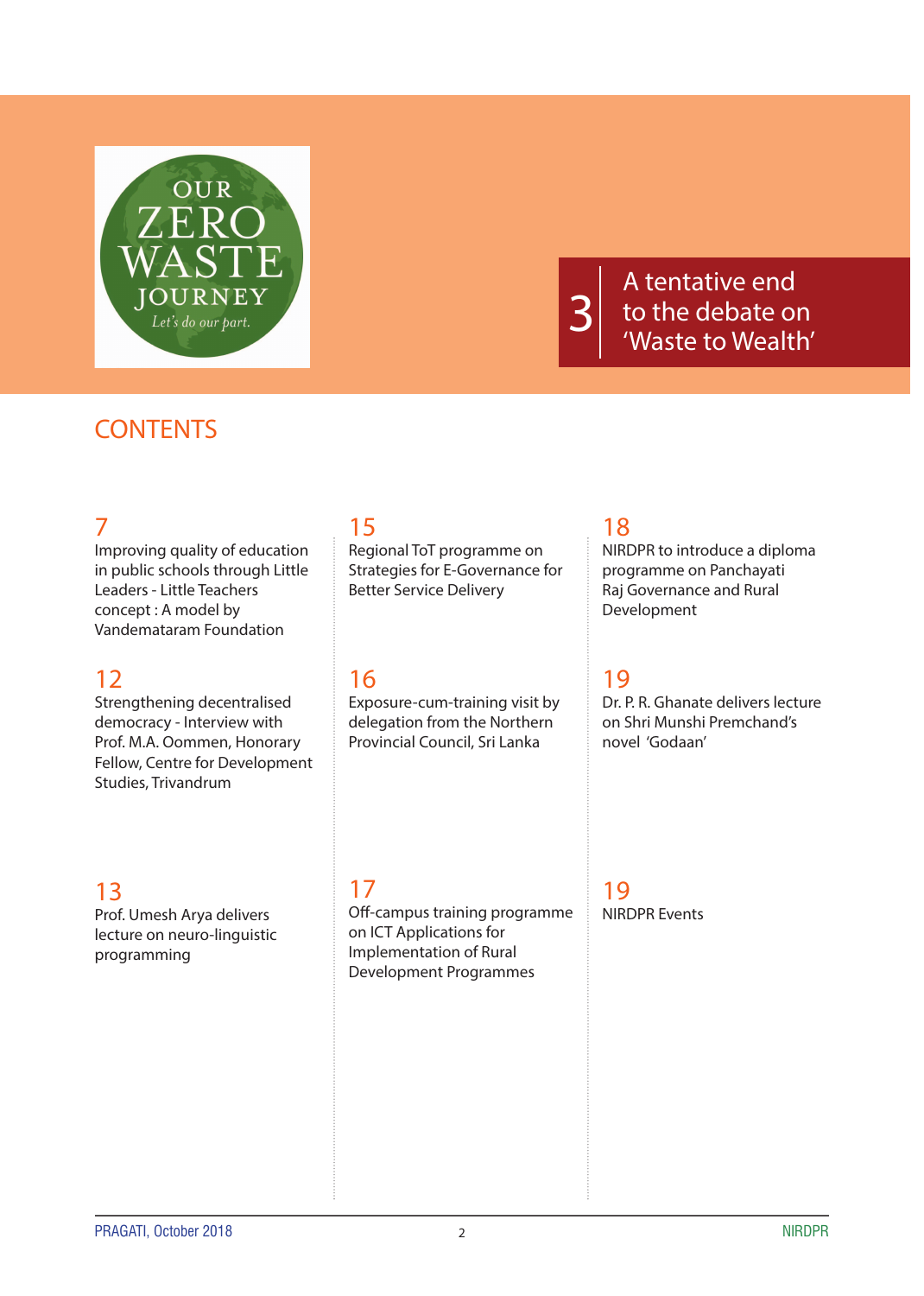



### A tentative end to the debate on 'Waste to Wealth'

The Government of India provides capital<br>cost to set up Solid Waste Management (SWM) units in Gram Panchayats (GPs). The GPs have to generate own revenue sources to be able to meet the operational expenses. The logic put forth by some of the SWM consultants is that it is possible to generate sufficient income, converting 'waste into wealth'. This has sparked off a debate on the grounds that the idea of converting waste into wealth has many serious limitations to overcome. Moreover, even if a Gram Panchayat managed converting all the garbage collected into usable/saleable items, does it offer a breakeven? A series of case studies [of SWM units across States]conducted by the NIRDPR has come out with a tentative conclusion to this debate.

When toilet coverage in rural areas is crossing well over 96 per cent, the next big thing coming up in rural areas under Swachh Bharat Mission (G) is Solid Waste Management (SWM). The SWM component has been designed in a specific way in the guidelines of SBM-G is which the government shall provide capital cost for setting up the SWM units – ranging from  $\overline{5}$  7 lakh to ` 20 lakh, based on the size of the Gram Panchayat. The onus of finding funds for operational expenses (such as salary of garbage collectors, maintenance of waste collection vehicles, etc.), shall rest with the Gram Panchayat, except that there are IEC funds in order to educate and prepare communities for household level waste segregation. There shall be no funds made available from the government's side for meeting the actual operational expenses of the SWM units.

One argument is, waste is not waste and it's only a perception, meaning it's possible to covert waste into usable compost, reusable and recyclable items which can become a source of income for Gram Panchayats to meet their operational expenses. This has sparked off a debate that first of all, the idea of converting waste into wealth has many serious physical and technical limitations to overcome, and hurdles that put you [a Gram Panchayat] off. Secondly, even if the Gram Panchayat managed to convert all the garbage collected into usable/ saleable items, does it offer a breakeven?

The debate goes like this. While it is true that kitchen waste can be composted, or converted into biomethane gas for cooking and items Photo credits: WBASJ

such as plastics, bottles, cardboards and papers can be sold out to recyclers, do all these hand enough money to meet the operational expenses? Waste collection and processing is a labour-intensive proposition. Once it starts and a system is put in place, it has to go on regularly. There is a lot of physical work, logistics and coordination to be done. It involves supervision, planning, execution, monitoring and so on, which involve wages/salaries. Some enthusiastic Elected Representatives (ERs) started off waste management units in their Gram Panchayats, fascinated by the idea of converting waste into wealth - passed on by some experts in a training hall - gave up no sooner than they started because they found expenses are far more than income they could generate from such units. Such examples scare away others from making any such attempts.

How do we end this debate? Waste management has to take place for it is becoming a medical emergency from the point of view of health. Further, it is more an expression of cultural practice and quality of mindset, than a matter of visual aesthetics. Our perspective and reasoning may differ, but the fact remains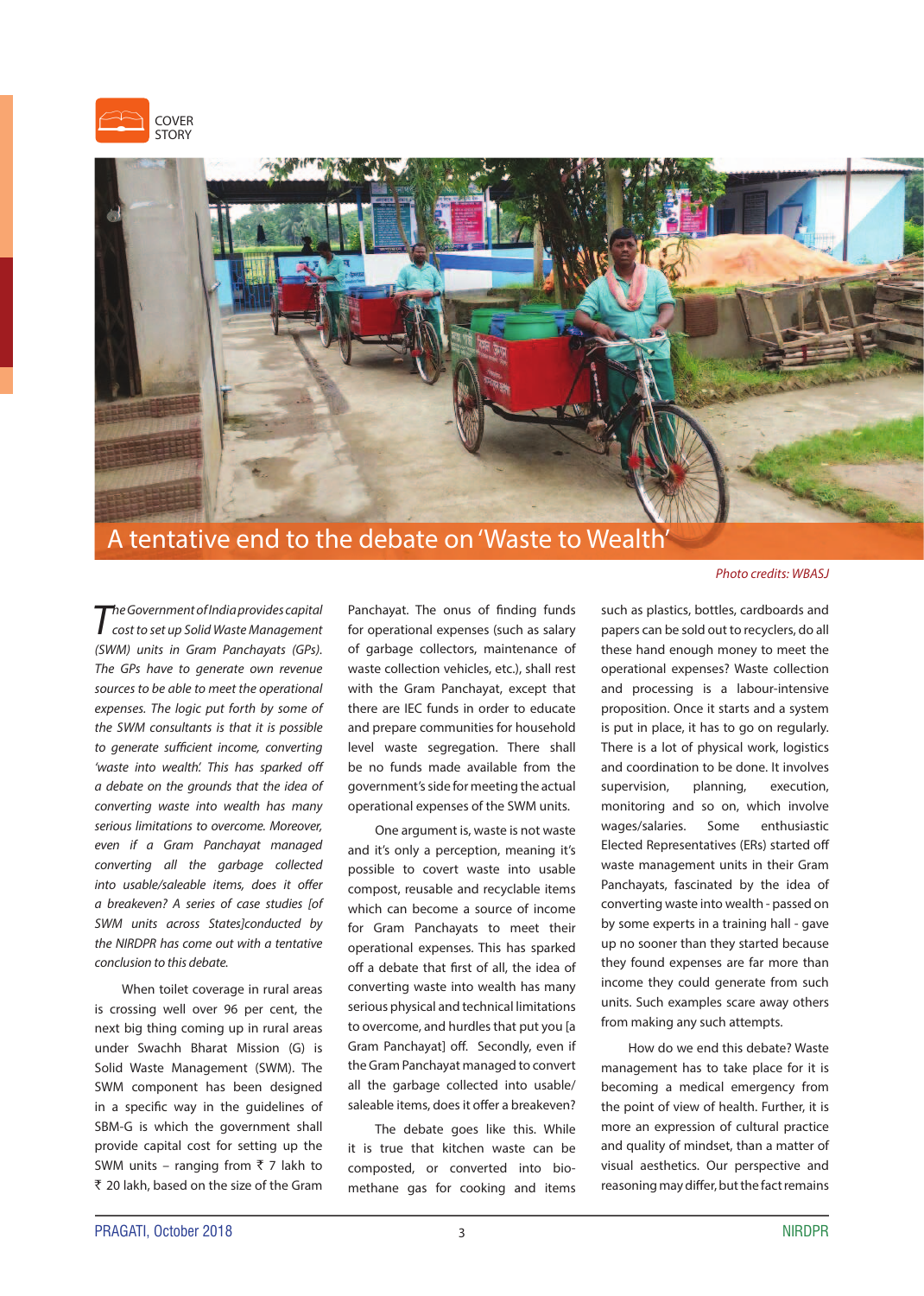

that none of us want to live on a pile of garbage. Garbage must be collected regularly and disposed scientifically, regardless of it being understood as wealth or waste or for-profit or as a civic duty of a Gram Panchayat. The point is, a waste management system introduced must be sustainable in the long run. Waste management cannot be a project with an end-date. Case studies conducted by NIRDPR across States offer a tentative answer to this debate on wealth to waste. Four brief case studies are presented below to unfold and find out what insights these stories can reveal.

**Case – 1:** Mudichur Gram Panchayat (near Chennai), Tamil Nadu: This is almost at the outer ring of Chennai. Total population is 15,000 (2011) and the number of households is 5326 (2012). There are 12 wards with 209 streets and lanes. There are more than 520 shops and two marriage halls. SWM system here has been put in place about 7–8 years

ago by the Gram Panchayat with the help of an NGO called Hand-in-Hand in Kancheepuram with the support of DRDA. The NGO played an instrumental role in initial setting up and evolving a management model. The NGO trained 26 sanitation workers ['Green Friends', as they are locally known], including one supervisor, and one person taking

care of the vermi-compost unit. The total average monthly operational expenditure reported is  $\bar{\tau}$  1.6 lakh and the average expenditure reported is  $\bar{\tau}$  1.3 lakh. Major portion of the incomes comes from households and shops that pay monthly user fees. Income from the sale of vermicompost is hardly  $\bar{\tau}$  3000 per month, and the GP has the practice of bestowing the Green Friends with incentives by giving back whatever sale proceeds they get after the sale of dry wastes such as plastics and bottles. A point to note here is, a considerable number of shops and households do not pay. The GP does not insist on their paying. In Mudichur, the GP runs an RO plant for drinking water supply. This was set up by the Gram Panchayat and is operated by the local SHG women. The commission (share from the profit) that the GP gets from the SHGs helps the GP to compensate the loss incurred in running the solid waste management unit. Thus, the SWM unit is running successfully through a crosssubsidy model like this.

**Case–2:** Kurudampalayam Gram Panchayat (near Coimbatore), Tamil Nadu: This GP is located very close to Coimbatore city in Tamil Nadu. It has 14 wards with a population of about 33,000 people which would amount to 11,360 households. There are marriage halls, restaurants, shops and other establishments. SWM unit here was set up in the year 2013. The amount of waste generated (in eight of the wards) is 800 kgs per day. The GP had covered only eight wards at the time of conducting this case study.

 **The message should not be: You create waste, we are here to manage, rather it must be to move towards progressive reduction of waste from being generated in the first place** a

`

The basic approach at Kurudampalayam SWM unit is that any waste can be converted into wealth. The GP is very liberal about collecting user charges. The GP president, who is the torchbearer of this effort, believes that waste to wealth shall pay off the entire expenditure incurred in due course. There are many products produced from waste. They include vermicompost, vermiwash, ordinary compost, earthworms, panchakayam, cleaning powder from orange peels, eggshell powder, eggs from ducks, and biogas generated for cooking food to the workers, etc. The expenditure incurred in the last six months was  $\bar{x}$  35.28 lakh, and the income from converted wealth, including the user fees collected add up to  $\bar{z}$  12 lakh. There is a big gap between income and expenditure. The loss incurred is recouped by the respective chairpersons/ members of Board of various companies in Coimbatore, who are friends of the GP president (a local politician). At times, the DRDA also helps through some funding to uphold the name DRDA Coimbatore has earned because of this SWM unit.

**Case–3:** Brahmanagar Samabay Krishi Unnayan Samity Ltd., Ruipukur, Nadia, West Bengal: This is a multi-purpose cooperative society in Krishnanagar-Block 1 of Nadia district, West Bengal. The secretary of this society took up the lead to set up solid waste management unit in Ruipukur GP. Ruipukur has 21 Sansads, whereas SWM activity was taken up only in three Sansads covering 400 households. The main activity undertaken is making vermicompost from kitchen

waste and sale of earthworms. They do not look for recyclable items from dry waste because of the culture in most West Bengal villages where the households preserve the recyclables to be sold to kabadiwalas, who visit them once in a fortnight or so. The dry wastes that the waste collectors of SWM unit get are all residual waste

that cannot be put to any use. There is no income that can be counted on from such dry wastes.

The main sources of income are sale of vermicompost and earthworms. There are nine workers and three tricycles involved. The workers are engaged in door-to-door waste collection and vermicompost. The workers are trained in making vermicompost by Bidhan Chandra Krishi Viswavidyalaya (BCKV). The total annual expenditure reported is  $\bar{\tau}$  5.4 lakh and the income reported is  $\bar{\tau}$  2.05 lakh. Since this is managed by a cooperative society, they have not given a thought about collecting user charges, meaning no user charge is collected. The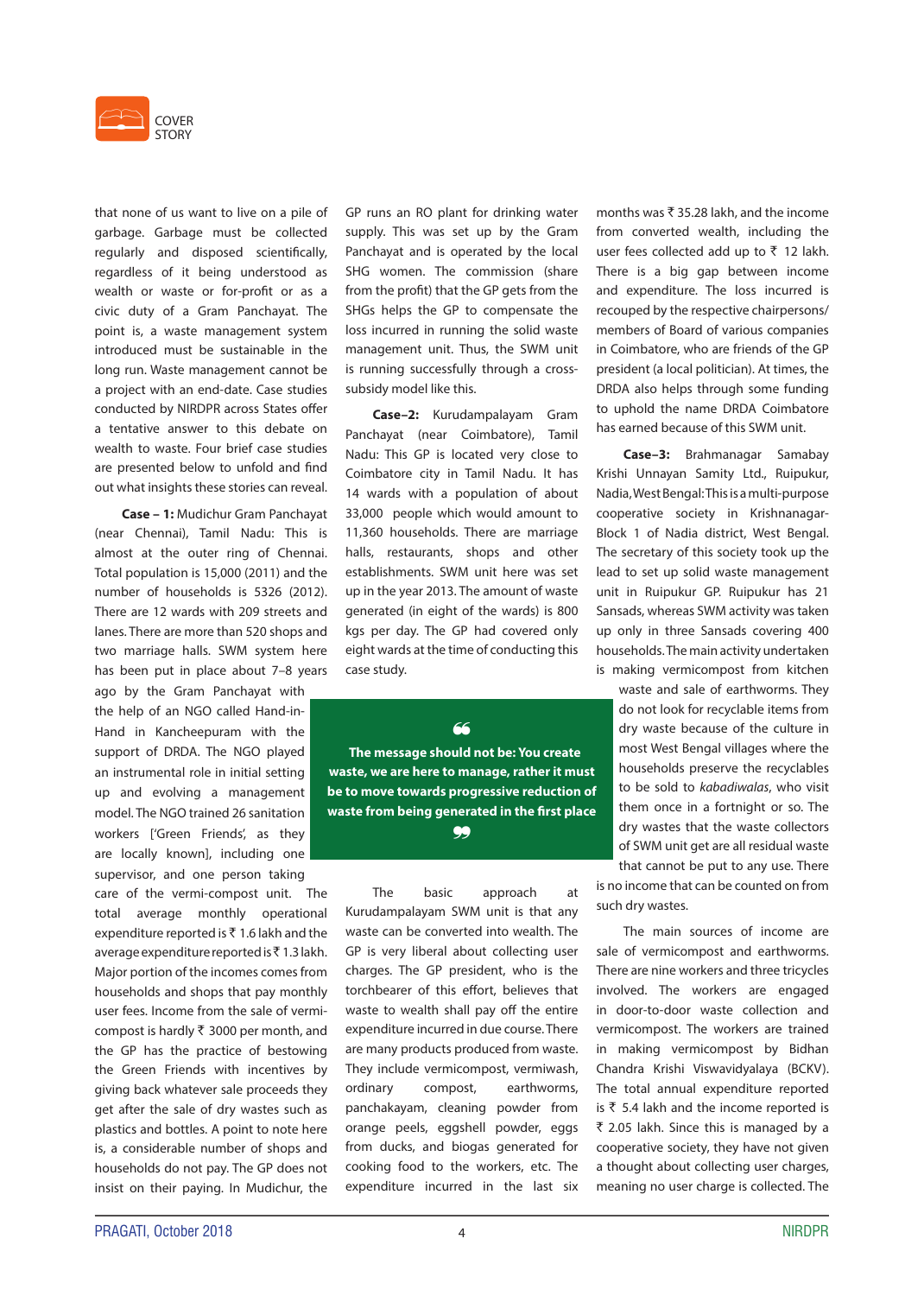

cooperative society is incurring a big loss due to SWM activity. Yet, it is running because of the interest the secretary of the society has in producing and selling vermicompost, in the interest of organic farming. This is again a cross-subsidy model. The loss incurred is made good by the surplus earned by the cooperative, otherwise.

**Case – 4:** Pratapadityanagar Eco Park in South 24 Parganas District, West Bengal. This is a large Panchayat with a population of about 33,000 (7500 households). This Eco Park is close to Kakdwip and so is almost a Town Panchayat. It has 21 Gram Sansads, several shops and market areas. A local burial ground has been converted as the location for waste segregation and processing unit. The initiative came from the vice-president of the Panchayat.

This SWM unit was started in 2016 with technical assistance from a local NGO called: Amara Sushama Jalaprapat from Tamluk, East Midnapore. There are 40 workers and a supervisor. There are 11 tricycles and three mini vans involved in waste collection. Two of the mini vans are regularly hired and paid monthly on the basis of trips made. Kitchen waste collected from households and restaurants are composted (both vermicompost and ordinary compost). They sell a killogram at  $\bar{t}$  10 and  $\bar{t}$  6, respectively. The dry wastes (such as plastics, bottles, cardboards) are sold to recyclers. As per the Panchayat's resolution, all the households, shops, restaurants, marriage halls, vegetable and petal leaf markets, etc., pay monthly user charges at different rates as decided by the Gram Sabha. Payment from the entire category of service-users is regular. There are destitute households that live on government pension. They have been exempted from paying the user fee.

The total monthly income reported (for September, 2018) is  $\bar{\tau}$  2.84 lakh. The expenditure incurred for September is ` 2.97 lakh. The contribution from the sale of vermicompost and other dry wastes is ₹ 44,161, which is hardly 15 per cent of the total income. The remaining 85 per cent has come from user charges collected from households, shops and restaurants. Yet, there has been a small gap between income and expenditure, which is being met out of the own funds of the Gram Panchayat. The GP vice-president and the staff appointed by the West Bengal State Government in the Gram Panchayat office are confident that a

strict follow-up of user charge collection can help achieve breakeven and it can also help expand SWM activities to other wards of the GP too.

Pratapadityanagar Gram Panchayat in South 24 Parganas in West Bengal stands as a proof in support of the statement that it's possible to meet the expenditure incurred in solid waste management by proper collection of user charges regularly; and that converting waste into wealth can contribute only a small portion of the expenditure, which is 15 per cent in the case of Pratapadityanagar Gram Panchayat.

#### **Let's get back to our debate**

Waste collection from the point of view of doing 'good' to the environment or as a medical necessity is admirable. However, the debate here is about financial sustainability of these units in the long run, especially when it is pretty clear that operational expenses have to be met by the Gram Panchayats through own revenue sources, be it from converting waste to wealth or any other means.

Some of the commonalities and insights we draw from all the four cases we studied above are:



- (i) Three of the four GPs studied are located close to cities, which are almost like town Panchayats. Village at the vicinity of cities and towns tend to generate more waste compared to the ones that are remote and interior.
- (ii) All the four SWM units studied have the backing of not only BDO or DRDA, but also NGOs/Societies/ (Corporates) CSRs, who are willing to offer technical guidance and at times, financial support as well.
- (iii) Three of the GPs collect user charges, whereas the one located in a typical Indian village setting (Ruipukur, Naida, WB), does not collect user charges. Even in GPs where user charges are collected, not all the households pay user charges.
- (iv) In all the three GPs where waste to wealth is attempted, the highest contribution to SWM unit's kitty comes from user charges and hardly 15–20 per cent comes from the 'waste to wealth' activities, be it from the sale of vermicompost or sale of recyclable items. The payment from waste to wealth efforts is very minimal.
- (v) The idea of making products from waste materials, beyond vermicompost and ordinary compost